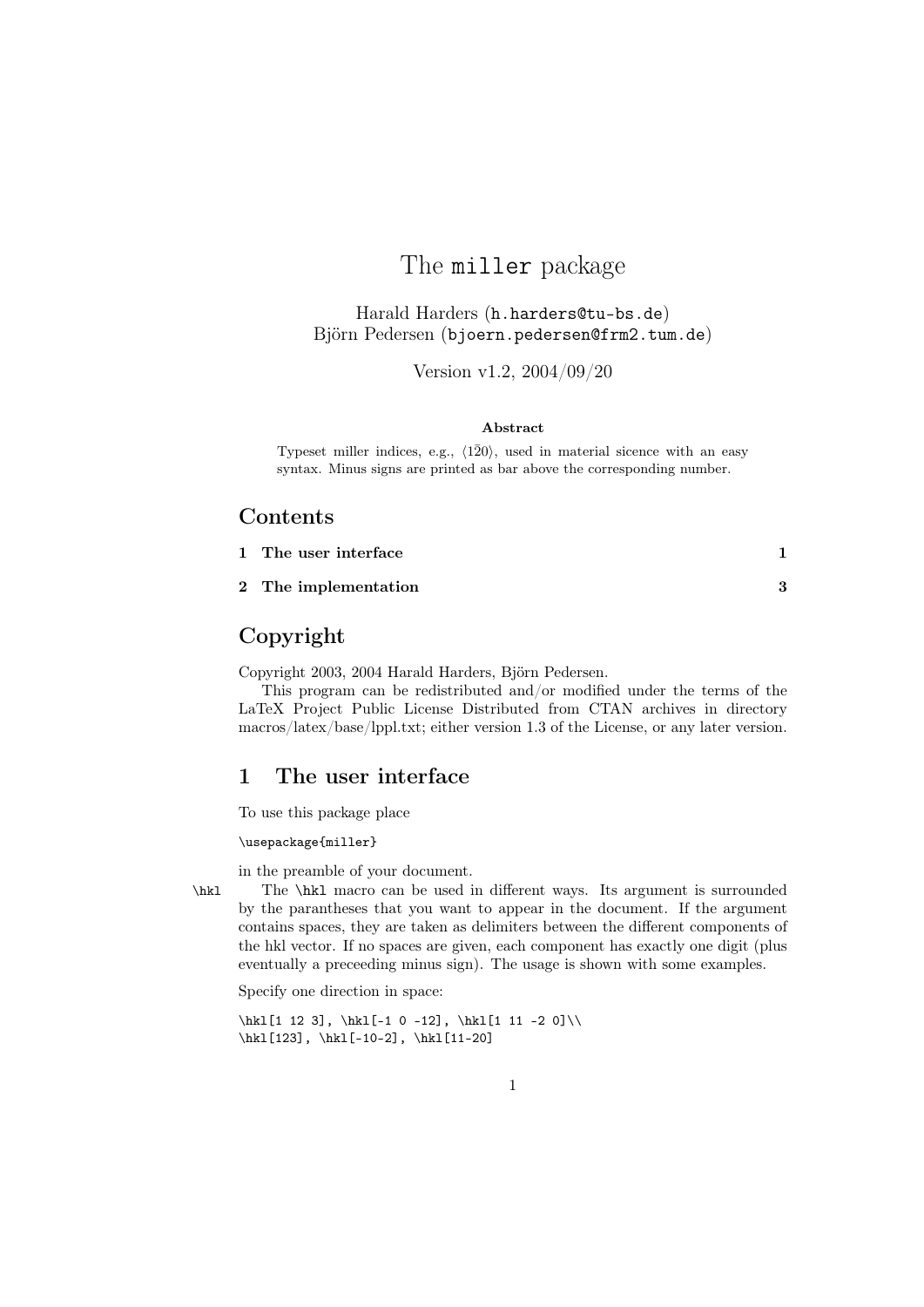$[1 1 2 3], \overline{[1} 0 \overline{12}], [1 1 1 \overline{2} 0]$  $[1 2 3], \overline{1} 0 \overline{2}], \overline{1} 1 \overline{2} 0]$ 

Specify all equal directions in space:

\hkl<1 12 3>, \hkl<-1 0 -12>, \hkl<1 11 -2 0>\\ \hkl<123>, \hkl<-10-2>, \hkl<11-20>

 $\langle 1\,12\,3 \rangle$ ,  $\langle \overline{1} \,0\, \overline{12} \rangle$ ,  $\langle 1\,11\, \overline{2} \,0 \rangle$  $\langle 1\,2\,3 \rangle, \langle \overline{1}0\,\overline{2} \rangle, \langle 1\,1\,\overline{2}0 \rangle$ 

Specify one plane in space:

 $\hkl(1 12 3), \hkl(-1 0 -12), \hkl(1 11 -2 0)\$  $\h{k1(123), \h{k1(-10-2), \h{k1(11-20)}$ 

> $(1 1 2 3), (\overline{1} 0 \overline{12}), (1 1 1 \overline{2} 0)$  $(1 2 3), (\overline{1} 0 \overline{2}), (1 1 \overline{2} 0)$

Specify all equal planes in space:

 $\h{kl{1 12 3}, \h{kl{-1 0 -12}, \h{kl{1 11 -2 0}}\$ \hkl{123}, \hkl{-10-2}, \hkl{11-20}

> $\{1\,12\,3\},\,\{\overline{1}\,0\,\overline{12}\},\,\{1\,11\,\overline{2}\,0\}$  $\{1\,2\,3\},\,\{\overline{1}\,0\,\overline{2}\},\,\{1\,1\,\overline{2}\,0\}$

The first version (with spaces) allows indices with more than one digit, while the second one is shorter in the source code.

The symbol used for the bar is changeable by redefining the \millerminus command, e.g.,

```
\usepackage{ushort}
\ushortCreate:\overline{oshort}
\renewcommand\millerminus{\oshort}
```
The space between numbers can be changed, e.g.,

```
\hkl<123>\\
\renewcommand\millerskip{\;}\hkl<123>\\
\renewcommand\millerskip{,\,}\hkl<123>\\
\renewcommand\millerskip{}\hkl<123>
```

```
\langle 1\,2\,3 \rangle\langle 1~2~3 \rangle\langle 1, 2, 3 \rangle\langle 123 \rangle
```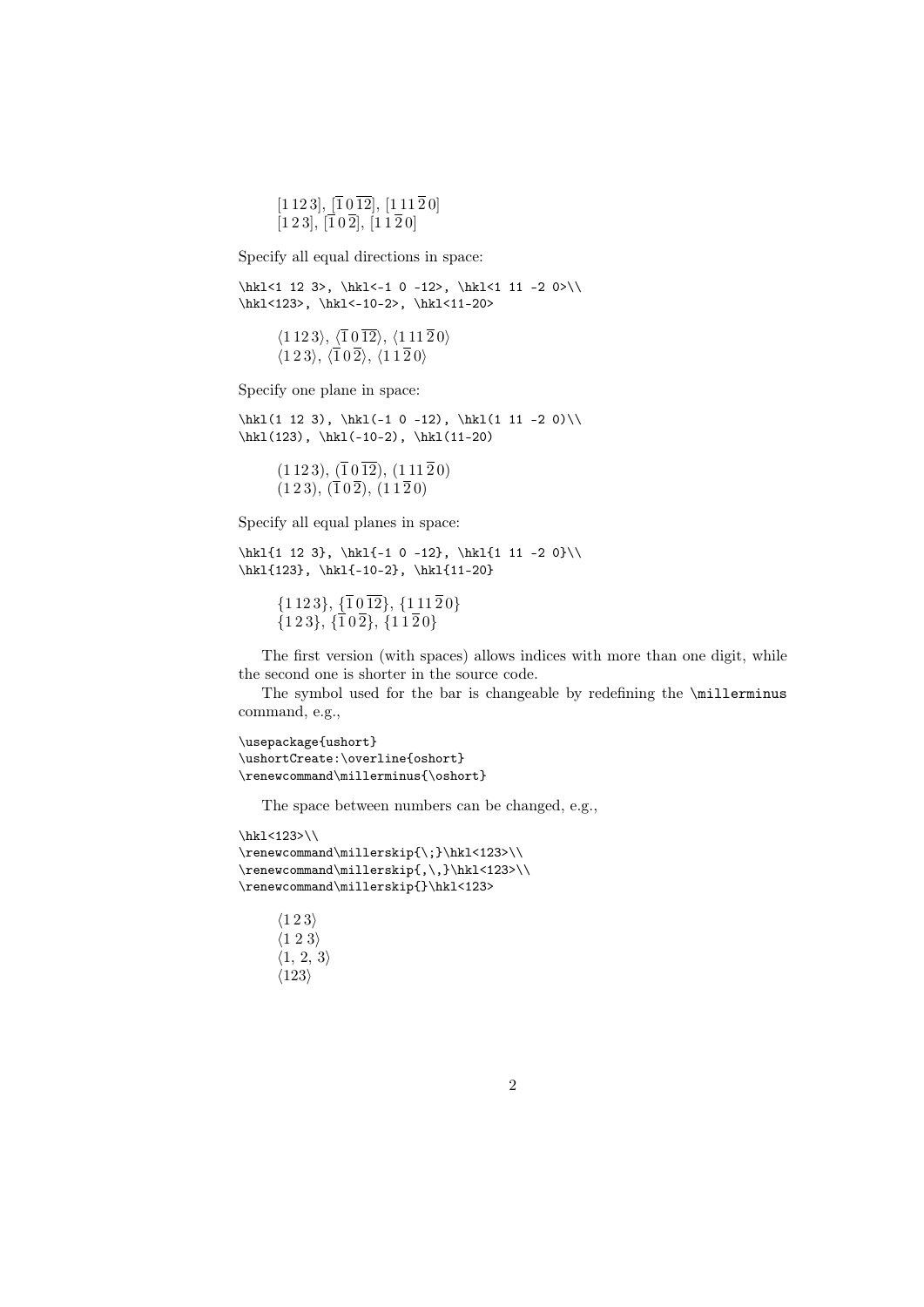### 2 The implementation

Heading of the package:

```
1 (package)\ProvidesPackage{miller}
```

```
2 \langle version \rangle \ProvidesFile{\mbox{\texttt{mil}}}\,ev.\,textrm{text}\}
```

```
3 \langlepackage | version\rangle [2004/09/20 v1.2 print miller indices]
```
4  $\langle *package \rangle$ 

Define command for space between numbers.

```
5\newcommand*\millerskip{\,}
```
Define the command for the minus.

 $6 \neq$ command\*\millerminus{\overline}

Check for space in argument.

```
7 \def\@millerno#1 #2\@empty{%
8 \xdef\miller@secondarg{#2}%
9 \ifx\@empty\miller@secondarg
10 \@@@millerno#1#2\@empty\@empty\@empty
11 \else
12 \@@millerno#1 #2\@empty
13 \overrightarrow{fi}14 }%
Parse for minus sign.
15 \def\@checkminus#1#2\@empty{%
16 \ifx-#1%
17 \begingroup
18 \edef\@tempa{#2}%
19 \edef\@tempb{}%
20 \ifx\@tempa\@tempb
21 \PackageError{miller}{%
22 \string\hkl\space command contains a single minus}{No entry of
23 the \string\hkl\space command may consist only of a minus.}%
24 #1%
25 \else
26 \millerminus{\vphantom{b}#2}%
27 \foralli
28 \endgroup
29 \else
30 #1#2%
31 \quad \text{if}32 }
Parse the argument (with spaces).
33 \def\@@millerno#1 #2{%
34 \ifx\@empty#2%
35 \let\next\relax
36 \else%
37 \let\next\@@millerno
```
38 \fi%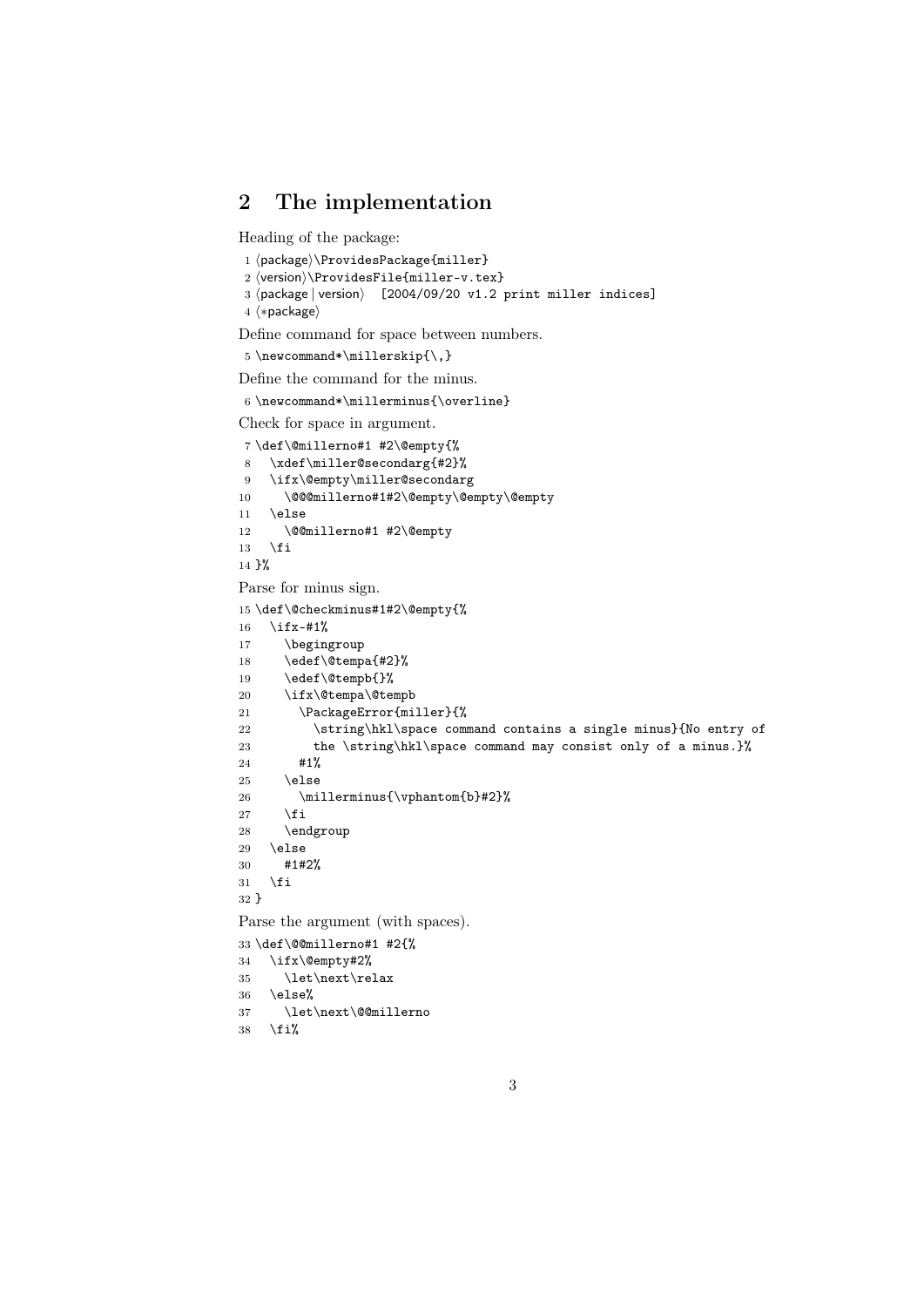```
39 \@checkminus#1\@empty
     40 \ifx\@empty#2\else\millerskip\fi
     41 \next #2%
     42 }
     Parse the argument (without spaces).
     43 \def\@@@millerno#1#2#3{%
     44 \ifx-#1
     45 \millerminus{\vphantom{b}#2}%
     46 \def\miller@nextarg{#3}%
     47 \ifx\@empty#3%
     48 \let\next\relax
     49 \@tempswafalse
     50 \ifx-#2 \@tempswatrue\fi
     51 \ifx\@empty#2 \@tempswatrue\fi
     52 \if@tempswa
     53 \PackageError{miller}{%
     54 Last character of \string\hkl\space command is a minus}{The
     55 last character may not be a minus.}%
     56 \fi
     57 \else%
     58 \let\next\@@@millerno
     59 \millerskip
     60 \overline{\text{f}i\text{}}61 \else
     62 #1%
     63 \def\miller@nextarg{#2#3}%
     64 \ifx\@empty#2%
     65 \let\next\relax
     66 \iint x - #167 \PackageError{miller}{%
     68 Last character of \string\hkl\space command is a minus}{The
     69 last character may not be a minus.}%
     70 \forallfi
     71 \qquad \text{leless}72 \let\next\@@@millerno
     73 \millerskip
     74 \fi%
     75 \setminusfi
     76 \expandafter\next\miller@nextarg
     77 }
     Commands for the different types.
     78 \def\hkleckig[#1]{\ensuremath{[\@millerno#1 \@empty]}}
     79 \def\hklrund(#1){\ensuremath{(\@millerno#1 \@empty)}}
     80 \def\hklspitz<#1>{\ensuremath{\langle\@millerno#1 \@empty\rangle}}
     81 \def\hklgeschweift#1{\ensuremath{\{\@millerno#1 \@empty\}}}
\hkl The command itself.
```

```
82 \DeclareRobustCommand*\hkl{%
```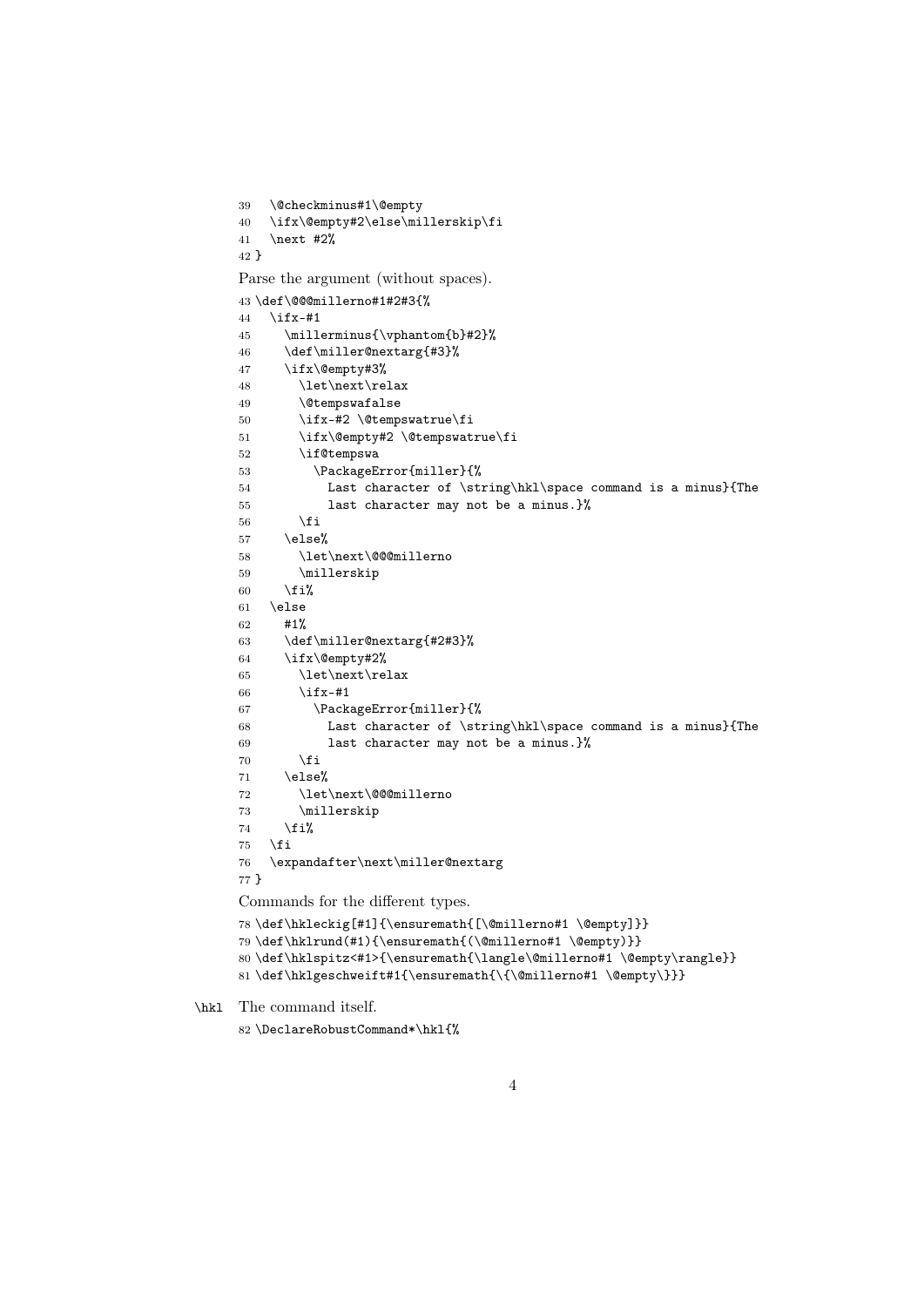```
83 \@ifnextchar[{\hkleckig}{%
84 \@ifnextchar({\hklrund}{%
85 \@ifnextchar<{\hklspitz}{\hklgeschweift}}}}
86 \langle/package\rangle
```
# Change History

| 1.0                                                                                              |                                                               |  |
|--------------------------------------------------------------------------------------------------|---------------------------------------------------------------|--|
| General: Added support to argu-<br>ments with space and numbers<br>with more than one digit (HH, | Bugfix: Detect isolated minus<br>sign in argument with spaces |  |
| Changed \millerminus from                                                                        | Bugfix: In some cases, arguments                              |  |
| \bar to \overline due to num-                                                                    | without space have been parsed                                |  |
| bers with more than one digit                                                                    | incorrectly (HH). $\dots \dots \dots 1$                       |  |
| (HH, BP). 1 12                                                                                   |                                                               |  |
| 1.1                                                                                              |                                                               |  |
| General: Add a documentation                                                                     | \hk1: Make \hk1 robust  4                                     |  |

## Index

Numbers written in italic refer to the page where the corresponding entry is described; numbers underlined refer to the code line of the definition; numbers in roman refer to the code lines where the entry is used.

| Symbols                               | D                                                                                                                                                                          |                                                    |
|---------------------------------------|----------------------------------------------------------------------------------------------------------------------------------------------------------------------------|----------------------------------------------------|
|                                       |                                                                                                                                                                            |                                                    |
| $\setminus$ @@@millerno               |                                                                                                                                                                            | 82 \ifx  9, 16,                                    |
| $\ldots$ 10, 43, 58, 72               |                                                                                                                                                                            | 20, 34, 40, 44,                                    |
| $\textcirc$ 12, 33, 37                | E                                                                                                                                                                          | 47, 50, 51, 64, 66                                 |
| $\text{Ccheckminus} \dots 15, 39$     | \else  11, 25, 29,                                                                                                                                                         |                                                    |
| $\text{Qempty}$ . 7, 9, 10, 12,       | 36, 40, 57, 61, 71                                                                                                                                                         | L                                                  |
| 15, 34, 39, 40,                       | $\end{group} \dots \dots \qquad 28 \land \land \ldots \dots \qquad 80$                                                                                                     |                                                    |
| $47, 51, 64, 78-81$                   | $\text{t}$ $78-81$                                                                                                                                                         |                                                    |
| $\text{Qifnextchar} \dots 83-85$      | $\text{expandafter} \dots \dots \quad 76$                                                                                                                                  | М                                                  |
|                                       |                                                                                                                                                                            | \miller@nextarg                                    |
| $\text{\&\quad} \ldots 7, 78-81$      | $\mathbf F$                                                                                                                                                                | $\ldots \ldots 46, 63, 76$                         |
| $\text{Cetempa} \ldots \ldots 18, 20$ | $\setminus$ fi  13, 27, 31, $\setminus$ miller@secondarg 8, 9                                                                                                              |                                                    |
| $\text{Ctempb}$ 19, 20                |                                                                                                                                                                            | 38, 40, 50, 51, $\text{11erminus} \dots 6, 26, 45$ |
| $\text{C}$ tempswafalse  49           |                                                                                                                                                                            | 56, 60, 70, 74, 75 \millerskip 5, 40, 59, 73       |
| $\text{\&}$ Ctempswatrue  50, 51      | н                                                                                                                                                                          |                                                    |
| $\{ \ldots, \ldots, \ldots, 81 \}$    |                                                                                                                                                                            | N                                                  |
|                                       | \hkl . 1, 22, 23, 54, 68, $82$ \next 35, 37, 41,                                                                                                                           |                                                    |
|                                       | $\hbox{\tt hkleckig} \dots 78, 83$                                                                                                                                         | 48, 58, 65, 72, 76                                 |
|                                       | $\hbar$ lgeschweift $\ldots$ 81,85                                                                                                                                         |                                                    |
| В                                     | $hklrund \ldots 79, 84$                                                                                                                                                    | Ω                                                  |
|                                       | $\begin{array}{ccc}\n\begin{array}{ccc}\n\end{array} \quad \text{array} \quad 17 \quad \text{limits} \quad 80, 85 \quad \text{overline} \quad \ldots \quad 6\n\end{array}$ |                                                    |